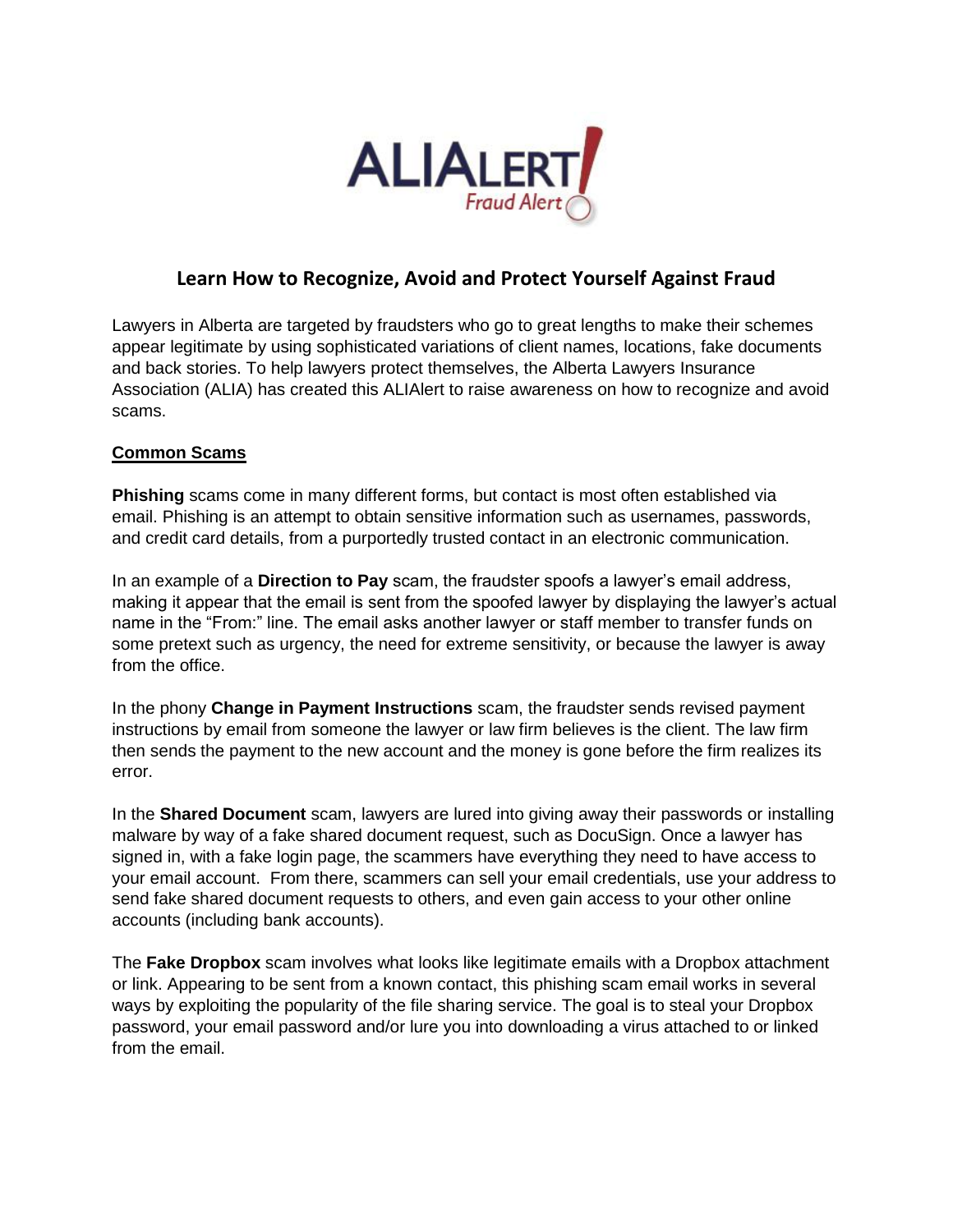In the **Retainer Overpayment** scam, a new client contacts you by email and provides you with a retainer above the amount required. Once the phony cheque/bank draft is deposited, the client requests a refund of the extra funds before you learn that the cheque or bank draft is illegitimate.

A similar fraud is the **Bad/Fake Cheque** scam. An example involves a law firm hired to collect money associated with a failed deal. However, soon after proceedings begin, the client informs the law firm that a settlement has been reached. The goal is to have the law firm deposit the settlement cheque into its trust account and pay the money out to the client before the bank informs the law firm that the cheque is void.

The **Fake Trust Account Auditor** scam involves a fraudster attempting to gain access to lawyers' trust accounts by claiming to be an auditor from ALIA or the Law Society or a third party representing ALIA or the Law Society. This fake auditor will request that all trust account information be made available to them. The fake auditor is now able to access your trust account. Please note that third parties and ALIA do not audit trust accounts. If the Law Society selects you for an audit, you will be advised of it directly by the Law Society.

The goal of the **Fake Professional Complaint** scam is to install malware. A lawyer receives an email purportedly from a regulator regarding a complaint. The complaint can be viewed by clicking on a hyperlink or attachment that instead installs malware and/or ransomware that will block computer login access until the lawyer pays to get it unlocked.

## **Protect Yourself from Fraud**

- Use caution when responding to and engaging with potential clients with whom you do not have a relationship. To protect yourself, follow these [Client Identification and](https://www.lawsociety.ab.ca/lawyers-and-students/fraud-and-loss-prevention/clinet-id-and-verification/)  [Verification Rules.](https://www.lawsociety.ab.ca/lawyers-and-students/fraud-and-loss-prevention/clinet-id-and-verification/)
- Although there is no way to know what the next scam will look like, most scams demonstrate common patterns that if identified, can help prevent fraud and loss. Check out our [Red Flags](https://www.lawsociety.ab.ca/lawyers-and-students/fraud-and-loss-prevention/red-flags/) to assist you recognize and avoid a scam.
- Watch for spelling and formatting errors.
- Be wary of clicking on any attachments or links. They may contain viruses, malware and spyware.
- Check email addresses. If just a name appears, hover your mouse over the name to verify the address.
- Check embedded hyperlinks by hovering your mouse over the link to verify the address.
- Prior to sending any funds, contact existing clients in-person or by telephone to confirm that the request is legitimate.
- Establish a protocol that confirms instructions from clients and/or lawyers before any funds are transferred.
- Establish protocol to obtain confirmation from the bank that the incoming funds have cleared prior to issuing a cheque from your trust account.
	- Do not refund any funds until the payment has been fully cleared by confirming you're your bank
	- Check the validity of all credit and debit cards to ensure they are real
	- Issue refunds using the original method of payment
- Protect your computer with anti-virus software, spyware filters, email filters and firewall programs.